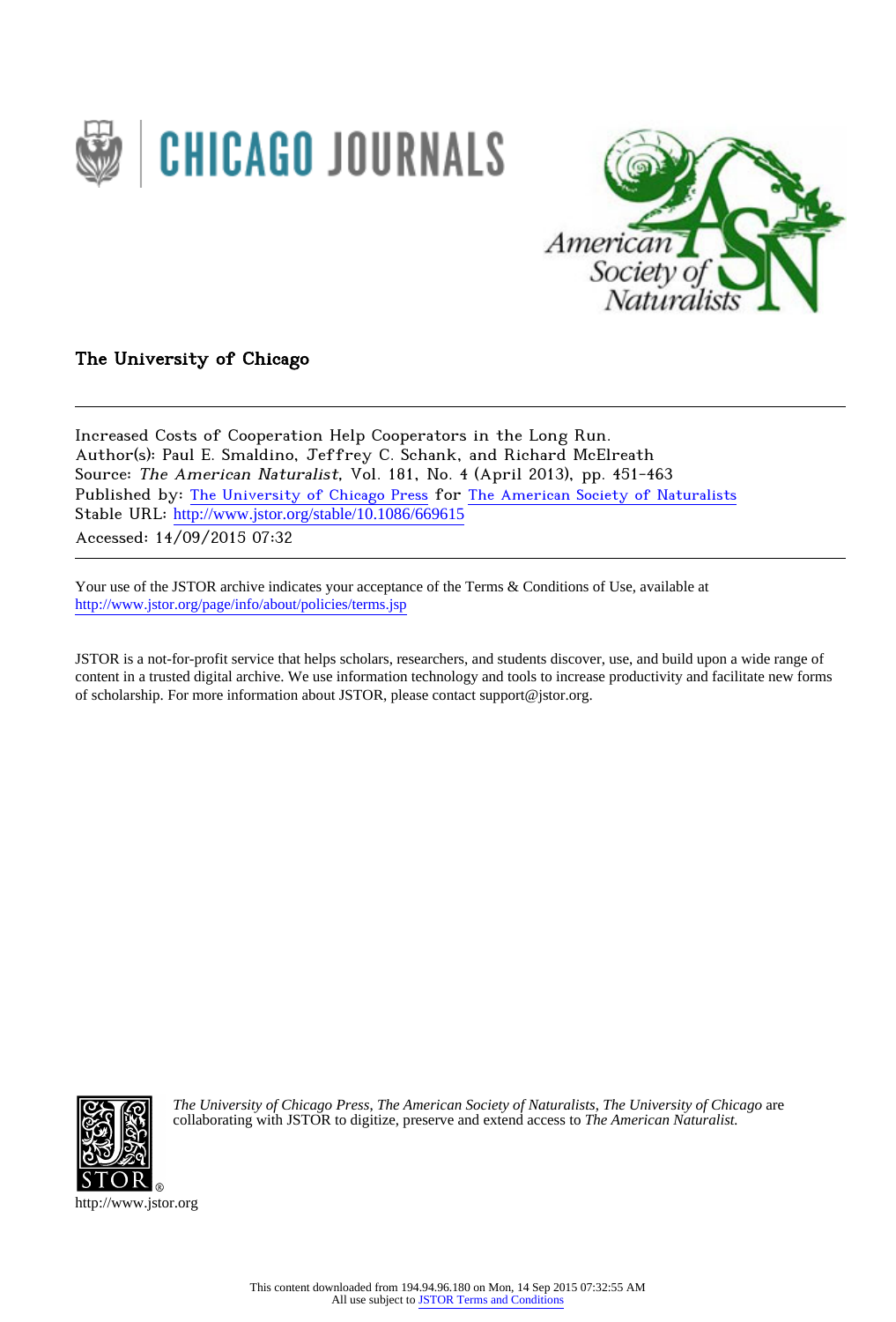# **Increased Costs of Cooperation Help Cooperators in the Long Run**

## Paul E. Smaldino,<sup>1,2,\*</sup> Jeffrey C. Schank,<sup>2</sup> and Richard McElreath<sup>3</sup>

1. Center for Advanced Modeling in the Social, Behavioral, and Health Sciences and Department of Emergency Medicine, Johns Hopkins University, Baltimore, Maryland 21287; 2. Department of Psychology, University of California, Davis, California 95616; 3. Department of Anthropology, University of California, Davis, California 95616

*Submitted July 30, 2012; Accepted October 18, 2012; Electronically published February 19, 2013 Online enhancement:* supplementary PDF.

abstract: It has long been proposed that cooperation should increase in harsh environments, but this claim still lacks theoretical underpinnings. We modeled a scenario in which benefiting from altruistic behavior was essential to survival and reproduction. We used a spatial agent-based model to represent mutual cooperation enforced by environmental adversity. We studied two factors, the cost of unreciprocated cooperation and the environmental cost of living, which highlight a conflict between the short- and long-term rewards of cooperation. In the long run, cooperation is favored because only groups with a sufficient number of cooperators will survive. In the short run, however, harsh environmental costs increase the advantage of defectors in cooperator-defector interactions because the loss of resources leads to death. Our analysis sheds new light on the evolution of cooperation via interdependence and illustrates how selfish groups can incur short-term benefits at the cost of their eventual demise. We demonstrate how harsh environments select for cooperative phenotypes and suggest an explanation for the adoption of cooperative breeding strategies in human evolution. We also highlight the importance of variable population size and the role of sociospatial organization in harsh environments.

*Keywords:* interdependence, strong selection, environmental inheritance, harsh environments, Kropotkin, agent-based.

#### **Introduction**

Altruistic behaviors benefit others at a cost to oneself. For many years, the abundance of altruistic behavior in the animal kingdom posed a serious challenge to evolutionary theorists (Harman 2010). However, extensive theoretical work has shown that altruism can evolve as long as conditions allow cooperators (altruistic individuals) to interact with one another at a sufficiently higher rate than with defectors (selfish individuals who accept the benefits of altruistic acts but do not perform those acts; Wilson and

Dugatkin 1997; Fletcher and Doebeli 2009; Bijma and Aanen 2010). Mechanisms that make this possible include kin selection (Hamilton 1963; Maynard Smith 1964), reciprocity (Trivers 1971; Axelrod and Hamilton 1981; Barta et al. 2011), spatial assortment (Epstein 1998; Koella 2000; Nowak et al. 2010), and active avoidance of selfish nonaltruists (Houston 1993; Aktipis 2004; Pepper 2007; Mc-Namara et al. 2008; Helbing and Yu 2009). In humans, the positive assortment of altruists may also be promoted by benefits related to social learning and culture (Simon 1990; Guzmán et al. 2007; Boyd and Richerson 2009) and by social institutions, such as costly punishment (Boyd and Richerson 1992; Henrich and Boyd 2001; Hauert et al. 2007), reputation (Leimar and Hammerstein 2001; Nowak and Sigmund 2005), and limited group size (Pepper 2007; Smaldino and Lubell 2011).

In many species, cooperation increases when environmental conditions are harsh, such as under increased predation (Spieler 2003; Krams et al. 2010) or when resources are scarce (Strassman et al. 2000; Callaway et al. 2002), confirming an idea first proposed by the Russian evolutionary biologist and political anarchist Peter Kropotkin (1902) that harsh environments should select for cooperation. A problem is that under circumstances of this type, unreciprocated cooperation may be more costly, or the costs of not receiving cooperation may be higher, and so the immediate payoffs to cooperators decrease relative to payoffs to defectors. Explaining why cooperation increases under harsh conditions, therefore, remains a challenge for theoretical biologists.

In this article, we investigate the evolution of cooperation in harsh environments using an agent-based model (ABM) that incorporates several important features of real organisms and ecosystems. The three most important features are (1) variable population size, in which birth and death events are decoupled, (2) an environmental cost of living, in which individuals must acquire resources in order to stay alive, and (3) a dynamic socio-spatial structure,

<sup>\*</sup> Corresponding author; e-mail: [paul.smaldino@gmail.com.](mailto:paul.smaldino@gmail.com)

Am. Nat. 2013. Vol. 181, pp. 451-463. © 2013 by The University of Chicago. 0003-0147/2013/18104-54010\$15.00. All rights reserved. DOI: 10.1086/669615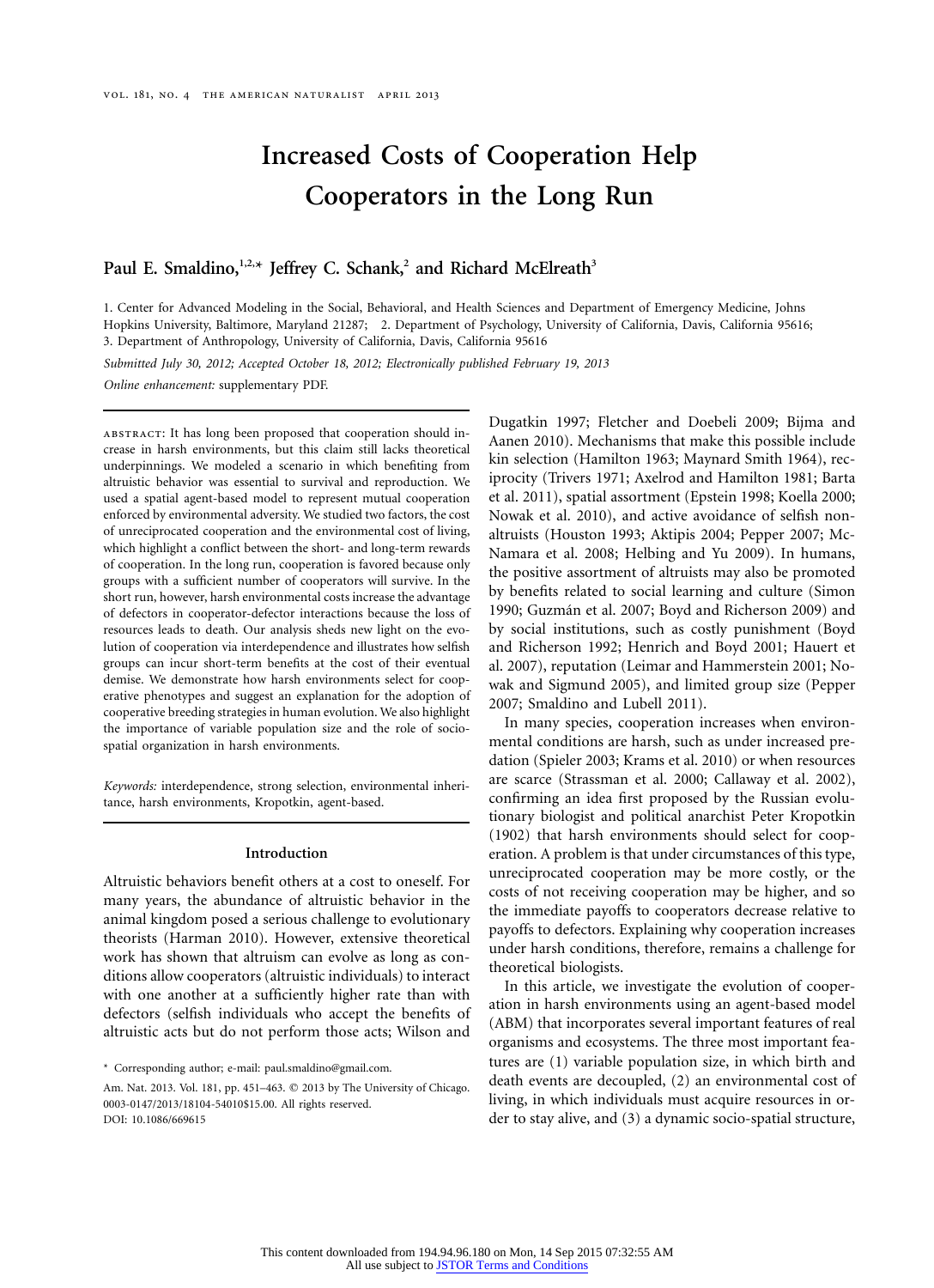in which interactions are limited by spatial structure, which, in turn, can evolve. These features are often (though certainly not always) ignored in theoretical considerations. We will demonstrate that a model with such features can give an account for increased cooperation in harsh environments.

Many evolutionary models treat the selection pressures related to cooperation as relatively weak and therefore assume that the associated benefits confer only small advantages relative to background rates of reproduction. Given the important role of cooperation in the evolution of social organisms, this may not always be the most appropriate assumption. We consider a scenario in which some interactions with cooperators are strictly necessary to acquire and maintain the resources to live, thrive, and survive. Insufficient interactions with cooperators result in death, while sufficient interactions promote survival and reproduction. Our model, broadly, is one of interdependence. Interdependence exists when two or more individuals cannot live without one another. Roberts (2005) has previously presented a formal treatment of a type of interdependence implied by pseudoreciprocity (Connor 1986) or by-product mutualism (Mesterton-Gibbons and Dugatkin 1997), in which individuals benefit simply by being in a group such that any act of cooperation that enhances the fitness of others in the group also enhances one's own fitness. Here we consider a different type of interdependence, one in which mutual cooperation is enforced by environmental adversity. This is a scenario that, up until now, has received little theoretical attention.

Our work extends research on cooperation in structured populations (Lindgren and Nordahl 1994; Wilson and Dugatkin 1997; Epstein 1998; Santos et al. 2006; Chadefaux and Helbing 2010; Nowak et al. 2010; Perc and Szolnoki 2010; Wu et al. 2010) and adds to the important but still small body of work on the evolution of cooperation in variable-size populations (Epstein 1998; Aktipis 2004; Zhang and Hui 2011; Smaldino and Schank 2012). Following a storied tradition in theoretical biology (Trivers 1971; Axelrod and Hamilton 1981; Boyd 1988; Houston 1993; Axelrod 1997; Epstein 1998; Frank 1998; Koella 2000; Doebeli and Hauert 2005; Lehmann and Keller 2006; Nowak 2006; Perc and Szolnoki 2010), we adopt the framework of the Prisoner's Dilemma (PD) game to represent interactions in which individuals can either cooperate or defect and receive payoffs accordingly. In this game, both players receive a reward, *R*, for mutual cooperation, but there is temptation to defect, which yields a payoff of *T* to the defector and *S* to the cooperator. Mutual defection is punished with a payoff of *P* to both players. A PD game is defined when  $T > R > P \geq S$ , so that defection is always the best strategy in the single-shot game, but mutual cooperation outperforms mutual defection (the case where  $P = S$  is sometimes called a "weak" PD). Additionally, the game requires that  $2R > T + S$ , so that consecutive rounds of mutual cooperation are better than individuals alternately exploiting one another.

Requejo and Camacho (2011) recently presented a model in which a well-mixed population of agents experienced environmental costs of living and could vary in size, which may on the surface appear similar to our model. Strictly speaking, their model is one not of cooperation but of parasitism. Cooperation, as usually defined in evolutionary theory, occurs when a behavior enhances the fitness of another individual relative to the absence of the behavior (Lehmann and Keller 2006). In their model, mutual "cooperation" is mathematically equivalent to the absence of any behavior. Instead, a "defector" pays a cost in order to elicit a reward from a "cooperator." Requejo and Camacho (2011) showed that, when environmental costs are high, the costs of defection (parasitism) may be greater than the benefits reaped from exploitation, and so cooperation (nonparasitism) can prevail because the payoff matrix is no longer a Prisoner's Dilemma. In contrast, interactions in our model always take the form of a Prisoner's Dilemma, and a defector always profits at the expense of a cooperator in a single interaction. Therefore, in contrast to their model, cooperation in our model can only outperform defection through positive assortment and repeated interactions. We will show that even though game interactions favor defectors in the short run, environmental costs can facilitate socio-structural dynamics that promote the success of cooperators in the long run.

We examine the influence of two factors related to environmental harshness. The first is the cost of unreciprocated cooperation. Unreciprocated cooperation corresponds to the payoff *S*, sardonically known as the "sucker's payoff." As *S* decreases, cooperators do worse in their interactions with defectors (though defectors do no better). The second factor we consider is the environmental cost of living. As stated, we assume that some interactions with cooperators are necessary to survive. We can vary this need by imposing a continuous resource drain on all individuals. A similar mechanism was proposed by Epstein (1998) but has not, to our knowledge, been explicitly implemented in PD game models. Death occurs if an individual's resource reserves fall to zero, a fate that can only be averted through regular interactions with cooperators. It is important to note that, because agents in our model are mobile and are not guaranteed to have a PD game interaction at every time step, the cost of living is not equivalent to a reduction in payoffs.

These two factors, (1) the cost of unreciprocated cooperation and (2) the cost of living, highlight a conflict between the short- and long-term rewards of cooperation.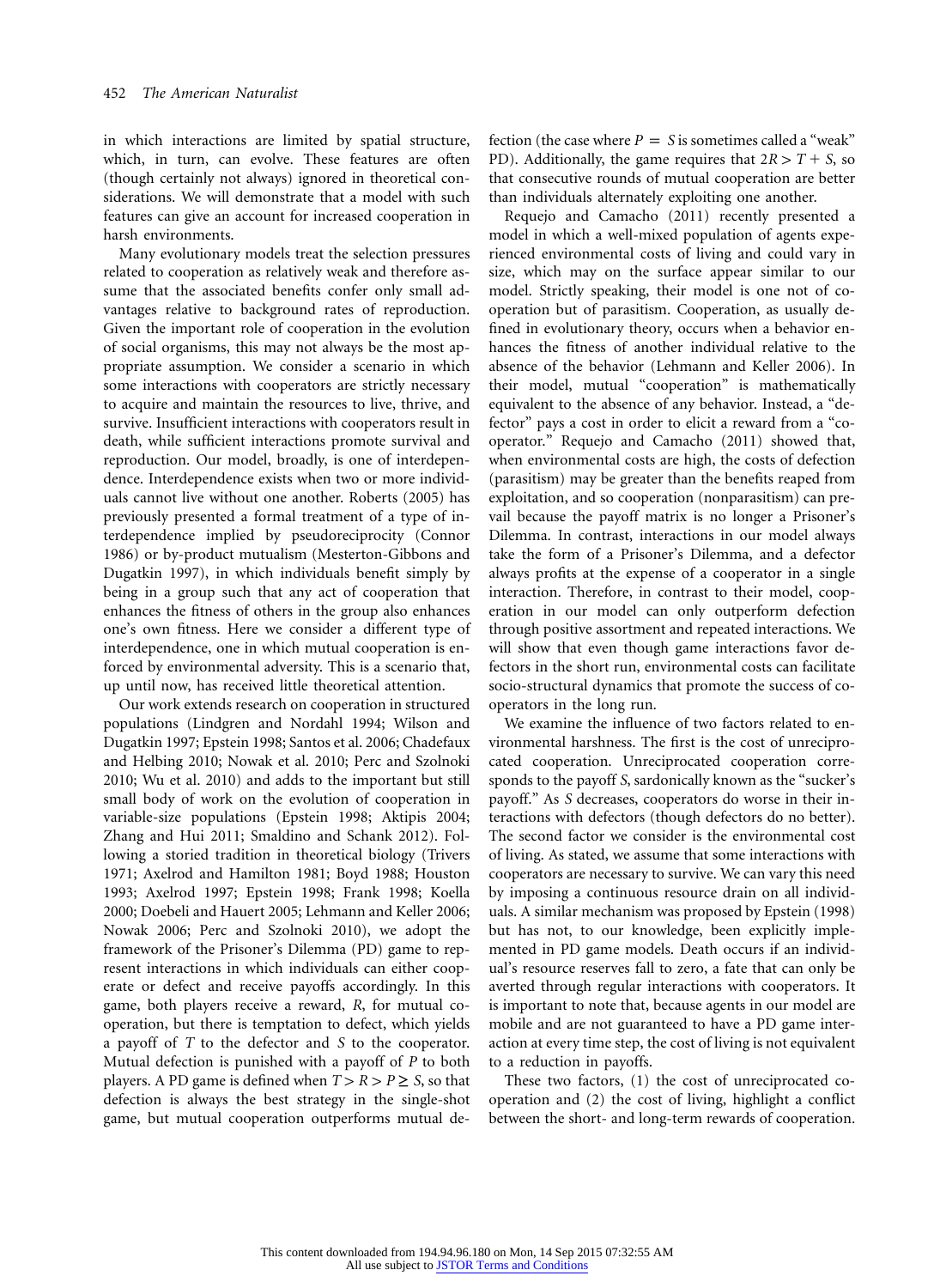In the long run, cooperation should be favored because only groups with a sufficient number of cooperators will survive. In the short run, however, harsh environmental costs increase the advantage of defectors in cooperatordefector interactions because the loss of resources leads to death. Increasing the cost of unreciprocated cooperation will reduce the short-term fitness of cooperators in the presence of defectors and, as a result, increase the relative short-term fitness of defectors. Increasing the cost of living raises the stakes for everyone and makes defectors increasingly dependent on the presence of cooperators. How things will work out is therefore complex and will depend on the PD game payoff matrix, the cost of living, and the frequencies and local densities of defectors and cooperators.

As an illustration, consider the limiting case of twoplayer groups, in which each individual has some initial amount of resources. Two defectors will perish. In a pair consisting of a cooperator and a defector, the lone cooperator will succumb even more quickly than the individuals in the defector-only dyad, since the cooperator gives all its resources to the defector and gets nothing in return. Meanwhile, the defecting partner will last only until it exhausts the resources extracted from the now-deceased cooperator. The only stable dyads will therefore consist of two cooperators. The situation, of course, becomes more complicated when populations are large and interaction partners change over time.

In the following sections, we will first describe our approach to modeling the above-described scenario. We will then formally describe the model and present its results. Finally, we will discuss some possible interpretations of our model and implications of our results.

## **Agent-Based Models for Structured Dynamic Populations**

Our approach to modeling is similar to one first presented by Epstein (1998). His was the first study in which mobile agents played pure strategies in the PD game with neighbors and died and reproduced according to accumulated resources acquired or lost through game payoffs. It was also the first to emphasize the importance of incorporating into models generic properties of organisms, such as death, reproduction, mobility, and resource accumulation. Epstein anticipated that interesting dynamics could emerge from such a game and showed not only that spatial assortment could allow pure-strategy cooperators to endure—a result also obtained by Nowak and May (1992) and, later, others—but also that oscillatory population dynamics could emerge when defectors exploited cooperators and then grew too dense to sustain their own bloated numbers. This latter result is unique to models in which agent birth and death events are decoupled and in which the total population size can vary.

The work presented here also exploits the conditions afforded by spatially explicit mobile agents who die and reproduce based on accumulated resources and involves a more detailed study than that presented by Epstein (1998). We systematically analyzed the influence of the cost of unreciprocated cooperation on evolutionary dynamics. We also considered the influence of the cost of living, in which agents lose energy that must be regained through game interactions. We will show that these two factors, which involve immediate costs to cooperators, have important consequences on long-term population dynamics.

Spatial structure is well known to have important consequences in the dynamics of social evolution (Epstein 1998; Szabó and Fáth 2007; Nowak et al. 2010; Perc and Szolnoki 2010), and structured populations have also been considered using analytical methods such as the pair approximation (Matsuda et al. 1992), which accounts for certain properties of spatial structure by calculating the probabilities of local neighboring pairs (Iwasa et al. 1998; van Baalen and Rand 1998; Thomson and Ellner 2003; de Aguiar et al. 2004; Hauert and Szabó 2005). This method is based on a model in which a fixed number of stationary agents are situated on a fully occupied square lattice. Models of this type, however, cannot account for many of the biologically important factors we wish to consider, including variations in population size (due to the decoupling of birth and death events), spatial heterogeneities in reproductive success due to variation in resource accumulation, agent mobility, and environmental cost of living. We therefore deem a stochastic, spatial ABM with mobile agents to be the most appropriate approach to the scenario considered in this article.

#### **Model Description**

In our model, spatially explicit agents playing pure strategies of cooperate or defect moved to find coplayers and reproduced locally after accumulating sufficient energy. The model is similar to previous ABMs of this type (Epstein 1998; Aktipis 2004; Smaldino and Schank 2012) and is unique primarily in its use of an explicit cost of living. Energy could be gained or lost via game interactions, and agents died if their energy fell to zero. Agents also incurred an energy deduction at each time step, representing environmental costs that require cooperation. There was no specific cost associated with movement other than the lack of opportunity to gain energy payoffs from a game interaction.

Interactions took place on a  $100 \times 100$  discrete square grid with periodic (toroidal) boundaries. For each simu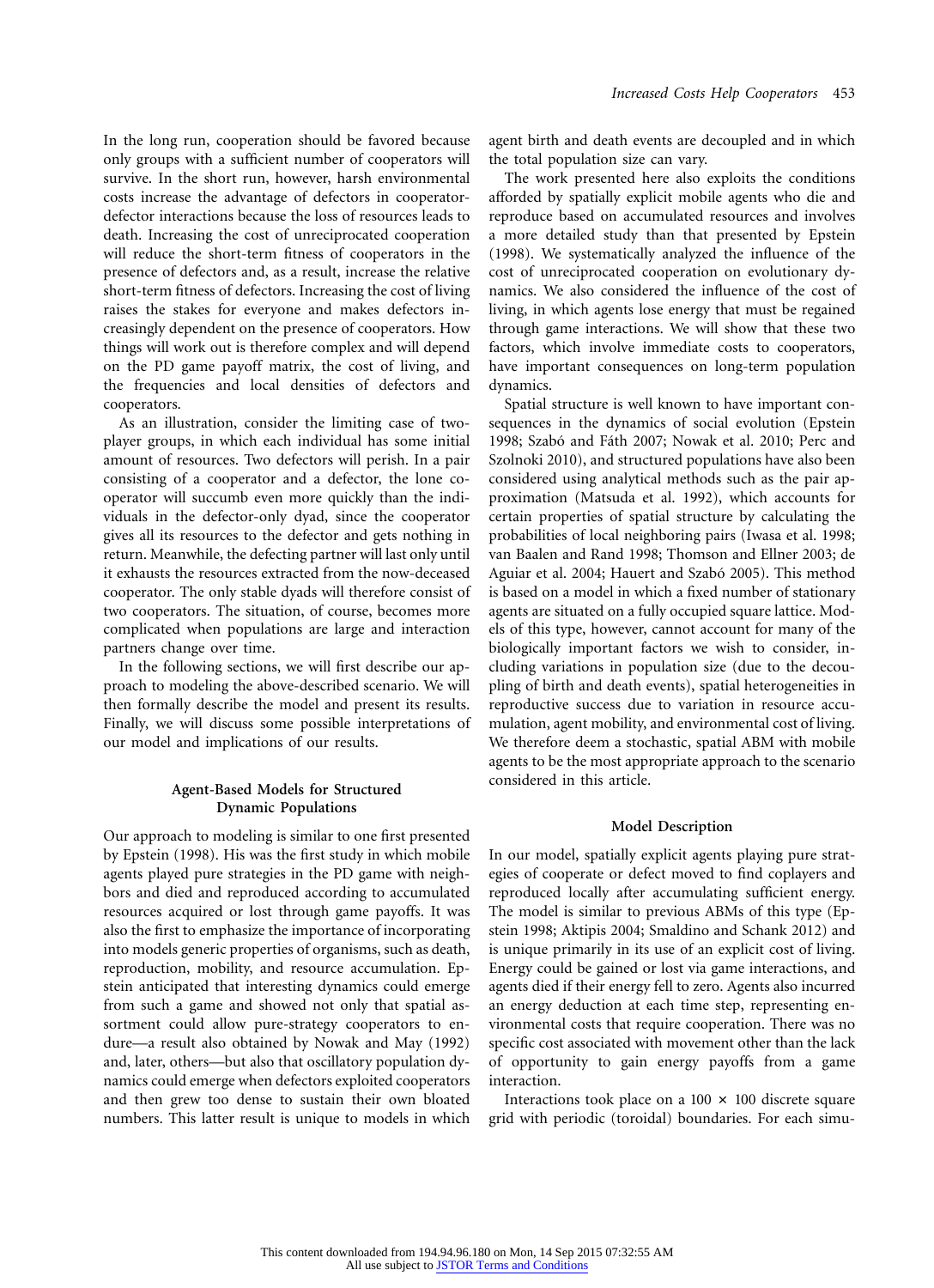lation run, *N* agents, half cooperators and half defectors, were placed in unique, random locations and initialized with an energy level drawn from a uniform distribution of integers between 1 and 50. Each time step (or "round"), every agent that had not already played the PD game that round searched its local neighborhood, consisting of the eight closest cells, for a coplayer that had also not already played that round (fig. 1). If the agent found a coplayer, the two played the PD game and received payoffs. This differs from previous models in which agents play all neighbors simultaneously (e.g., Nowak and May 1992; Epstein 1998; Koella 2000; Ohtsuki et al. 2006; Vainstein et al. 2007; Helbing and Yu 2009; Meloni et al. 2009; Chadefaux and Helbing 2010) or play with a co-occupant of the same cell (Aktipis 2004). In our model, an agent's life span and time to reproduce were typically much greater than the time span of a single game interaction, unlike models in which a single round of simultaneous game interactions with each of one's neighbors represents the aggregate of every social encounter over the course of an individual's life. Because coplayers were selected randomly from among an agent's neighbors at each time step, an individual therefore tended to interact with many of its neighbors throughout its life even though pairwise interactions occurred one at a time.

If a coplayer could not be found, the agent attempted to move to a random cell in its local neighborhood and was successful if that cell was unoccupied. This is equivalent to the "naïve" agents in Aktipis (2004), which attempt movement if and only if they cannot find a coplayer, and differs from other models where agents move regardless of game interactions (Epstein 1998; Vainstein et al. 2007; Meloni et al. 2009). Although movement costs may be important, there were no explicit costs of movement other than the lack of opportunity to gain energy payoffs from a game interaction. Agents' energy stores were capped at 150 so that an individual could not accumulate energy without bound. If, after receiving payoffs, an agent reached 100 energy units, it attempted to reproduce into a random cell in its local neighborhood and was successful if the cell was unoccupied, yielding 50 of its energy units to its offspring. Reproduction was not attempted if the population was at its maximum carrying capacity, *N*\* . Each offspring was of the same type as its parent; however, the results presented below were quite robust to mutation, in which cooperators produced defector offspring and vice versa (see appendix, available online). Regardless of whether the agent played the PD game, moved, or did neither, a cost of living, *k*, was deducted from its energy reserve. If its energy fell below zero, the agent died and was removed from the game space. Note that the cost of living deduction is distinct from the game payoff matrix, since agents are not guaranteed to have a game interaction at each time step.

Agents were scheduled using the MASON simulation environment (Luke et al. 2005) so that the order of scheduling was randomized at each time step. We ran each simulation condition 30 times; the results reported below reflect the average cooperator frequency of  $t = 10^6$  across runs. Because complex systems may have long transitory periods before settling into relatively stable long-term dynamics (Strogatz 2001), running the simulations for a large number of time steps was necessary to allow the system to settle into stable behavior. We additionally ensured this run time was sufficiently long by running several conditions out to  $t = 10^7$  and noting that the long-run cooperator frequencies did not vary from  $t = 10^6$ . Payoffs were set as follows:  $T = 5$ ,  $R = 3$ ,  $P = 0$ . The sucker's payoff, *S*, was varied, as indicated below. Unless otherwise noted, we used  $N = 1,600$  and  $N^* = 5,000$ .

Agents' pairwise interactions are most easily viewed as simultaneously altering the energy stores of both actors.



Figure 1: Flowchart depicting an agent's behavior cycle. The first action, indicated in double-line outline, is to look for an opponent.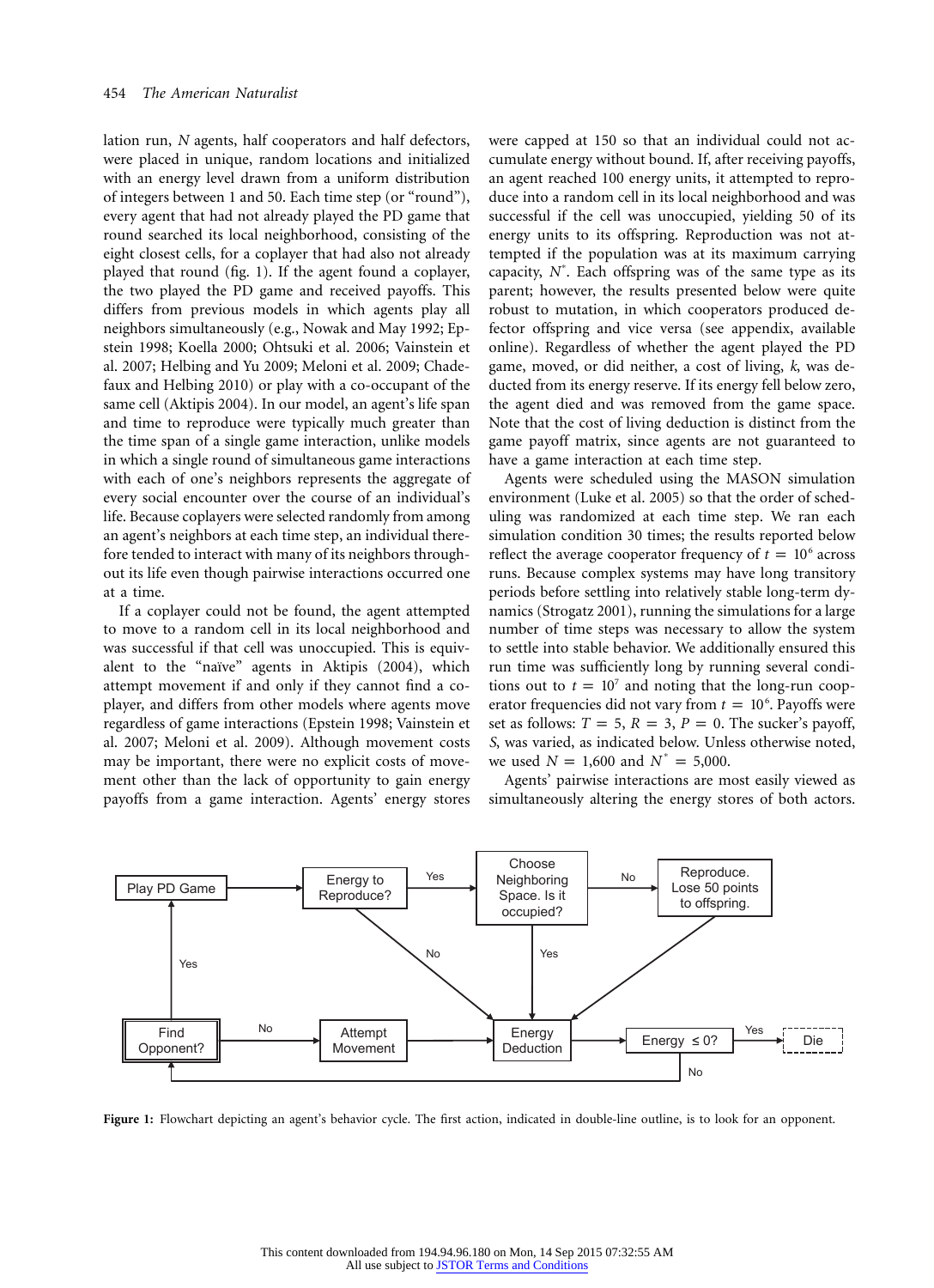Due to the discrete-time nature of the model, we can alternatively assume that each discrete-time unit represents some finite but short period of time during which each of the two actors has the opportunity to cooperate with the other. While both of these interpretations exclude reciprocity over long time frames, this construction of cooperation also enables us to identify minimal conditions for cooperator success in the absence of complex memory or recognition mechanisms. Moreover, many opportunities to reciprocate do occur either simultaneously or over short time spans. For example, mobbing behavior by pied flycatchers has been described as a Prisoner's Dilemma in which cooperation reflects joining a neighbor-initiated mob and defection reflects abstaining (Krams et al. 2008). Since mobbing behavior drives off predators but is highly risky if done alone, two individual flycatchers simultaneously enhance their fitness by cooperating. Moreover, neighbors often independently initiate mobbing behavior within less than an hour of one another, allowing both individuals to take on the role of the initiator and to quickly reciprocate previous altruistic acts.

## **Simulation Results**

## *The Cost of Unreciprocated Cooperation*

We began by keeping the cost of living fixed at  $k = 0.5$ and varying the payoff for unreciprocated cooperation, *S*. Figure 2 illustrates the spatiotemporal dynamics for three example runs. Let us turn our attention to figure 2*B*, for which  $S = -1$ . When defectors interacted with cooperators, they quickly built up their stores of resources and reproduced. The large increase in defector numbers accompanied the death of many cooperators, and this is the state we see at  $t = 200$ . Not all cooperators perished, however. Some managed to cluster together and to stay alive via repeated mutual cooperation. Although the cooperators on the periphery of the clusters also interacted with defectors, sufficient interactions with fellow cooperators ensured their survival. Meanwhile, those defectors not lucky enough to be near a cluster of cooperators eventually died out, as seen at  $t = 500$ . The defectors on the periphery of the cooperator clusters thrived, but their offspring tended to die out due to their inability to find cooperative partners. Occasionally, through the random movement that occurred when a defector was unable to find an available interaction partner, an empty space opened up and the cooperator cluster grew via reproduction. In some instances, two or more cooperators escaped the cluster without being exploited by passing defectors, and a new cluster arose. Over time the cooperator clusters grew in size and could even consolidate, as seen at  $t =$  $10^6$ .

In figure 2*A*, the payoff for unreciprocated cooperation was exactly equal to the payoff for mutual defection. De-



**Figure 2:** Spatiotemporal population dynamics for different levels of unreciprocated cooperation (the sucker's payoff, *S*). These spatial maps show agents' *x* and *y* coordinates at different points in time; cooperators are blue, defectors are red. For these runs,  $k = 0.5$ ,  $N = 1,600$ , and  $N^* = 5,000$ .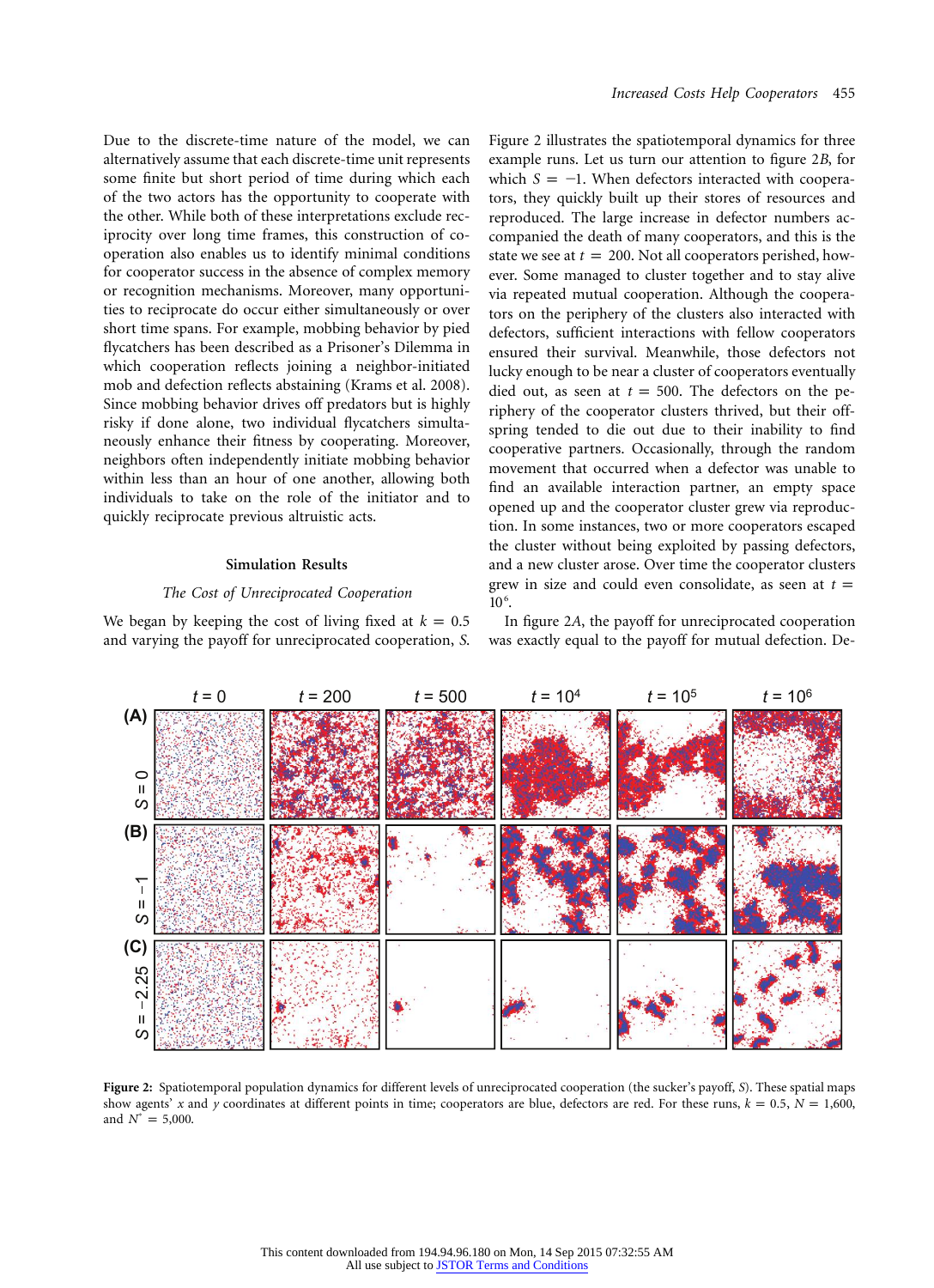

**Figure 3:** Population cooperator frequency for different values of the sucker's payoff, *S*. *A*, As the cost of unreciprocated cooperation increased (as *S* decreased), long-term cooperator frequencies increased, then leveled off, and then decreased again. Values are taken from  $t = 10<sup>6</sup>$ , averaged across 30 runs ( $\pm$ SD). *B*, Cooperator frequency as a function of time for example simulation runs with different values of *S*. Short-term fitness decreases correspond to what is predicted by classic models of cooperation: higher costs of unreciprocated cooperation lead to a greater decline in cooperation. However, long-term dynamics illustrate impressive rebounds for cooperators for intermediate levels of *S* relative to runs with lower costs of unreciprocated cooperation. For these runs,  $k = 0.5$ ,  $N = 1,600$ , and  $N^* = 5,000$ .

fectors once again exploited cooperators and grew in number, but cooperators did not die out nearly so readily. As long as they were able to receive some minimal amount of cooperation, as occurs in very small clusters, cooperators could survive. This led to a dense mixture of small clusters of cooperators surrounded by defectors, a pattern that tended to be relatively stable over time. Importantly, cooperators never experienced the extreme early die-off and so were prevented from forming larger clusters later on.

The decimation of cooperators not situated in large clusters can therefore benefit the strategy of cooperation in the long run. However, there were limits to the benefits of a more punitive sucker's payoff for long-term cooperator success, as seen in figure 2*C*, where  $S = -2.25$ . As in figure 2*B*, defectors quickly exploited cooperators and then perished when unable to receive sustained cooperation, leaving only tight zones of cooperation surrounded by defectors. Because interactions with defectors hurt cooperators so much, it was much more difficult for the cluster to expand. Multiple cooperator offspring could occasionally break away and reproduce before they were besieged by defectors, as seen at  $t = 10^5$  and  $t = 10^6$ , but the size of the clusters seems to have been limited by the harsh penalties incurred for cooperating with a defector.

The example runs point to an inverted U-shaped relationship between the long-term cooperator frequency and the cost of unreciprocated cooperation, and this is exactly what we see when we look at the averages across many runs (fig. 3*A*). In other words, higher costs of unreciprocated cooperation do help cooperators in the long run but only up to a point: once the costs become too high, cooperators are less able to recover their numbers. Interestingly, for all values of *S* we tested, we saw the shortterm fitness of cooperators decrease in the first hundred or so time steps, as expected by traditional models of cooperation; that is, cooperator frequency fell more dramatically with greater costs of unreciprocated cooperation. As long as *S* was not too low (see appendix), however, cooperator frequencies also recovered more dramatically for higher costs of unreciprocated cooperation (fig. 3*B*).

The oscillations seen in figure 3*B* are indicative of the stochasticity in agent movement, which led to the occasional flurry of cooperator expansion, followed by rapid exploitation by defectors and then an eventual defector die-off. While these oscillatory events were common, the long-term mean cooperator frequency was generally stable by  $t = 10^6$ . These events were due to the variability in population size as well as the fact that the carrying capacity was less than the total number of cells in the space; when *N*\* equaled the size of the grid, oscillatory patterns did not occur.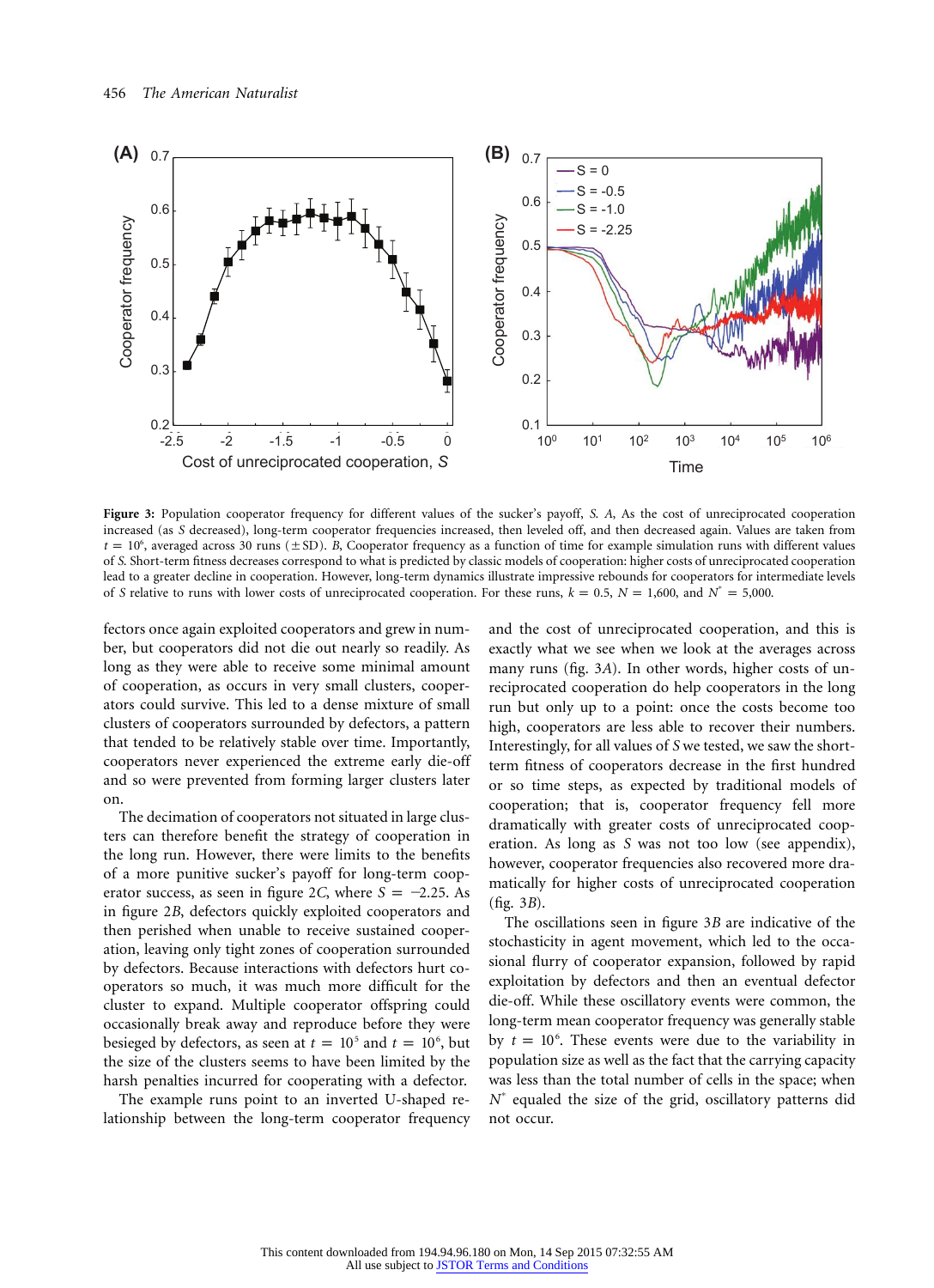

**Figure 4:** Spatiotemporal population dynamics for different levels of the cost of living, *k*. These spatial maps show agents' *x* and *y* coordinates at different points in time; cooperators are blue, defectors are red. For these runs,  $S = 0$ ,  $N = 1,600$ , and  $N^* = 5,000$ .

## *The Cost of Living*

Now we turn to the environmental cost of living, *k*. Figure 4 shows the spatiotemporal dynamics for three example runs with  $S = 0$ . Note that figure 4A is identical to figure 2*A* for comparison purposes. When the cost of living was increased to  $k = 1$  (fig. 4*B*), the result was reminiscent of the result in the previous subsection when  $k = 0.5$  and  $S = -1$ . Initially, defectors exploited cooperators and reproduced rapidly, but the higher cost of living led to the demise of individuals who did not have frequent interactions with cooperators. We again see mixed clusters of cooperators and defectors, but cooperators are much more prevalent in figure 4*B*, since the hostile environment made more frequent interactions with cooperators necessary to survive. When the cost of living was further increased to  $k = 1.5$  (fig. 4*C*), the effect was quite dramatic. Very few agents survived at all, and those who did had regular interactions with cooperators. This led to the existence of spatial areas with very few defectors, which allowed the cooperators in those regions to reproduce rapidly. These large cooperator clusters subsequently attracted defectors, who surrounded the group but not before cooperators dominated the population.

Long-term cooperator frequency increased across many values of *S* as the cost of living increased (fig. 5). Indeed, when the costs were very high, around  $k = 2$ , defectors all perished regardless of the cost of unreciprocated cooperation. Figure 5 also illustrates that the inverted Ushaped curve relating long-term cooperator frequency and the cost of unreciprocated cooperation (fig. 3*A*) held only for a restricted range of the cost of living,  $0.3 \le k \le 1.7$ . Above this range, the cost of living influenced results so drastically that the value of *S* was of small consequence.



**Figure 5:** Population cooperator frequency  $(\pm SD)$  as a function of the cost of living, *k*, for several values of *S*. Cooperation was always increasingly favored for larger values of *k* when  $S < 0$ .  $N = 1,600$ , and  $N^* = 5,000$ .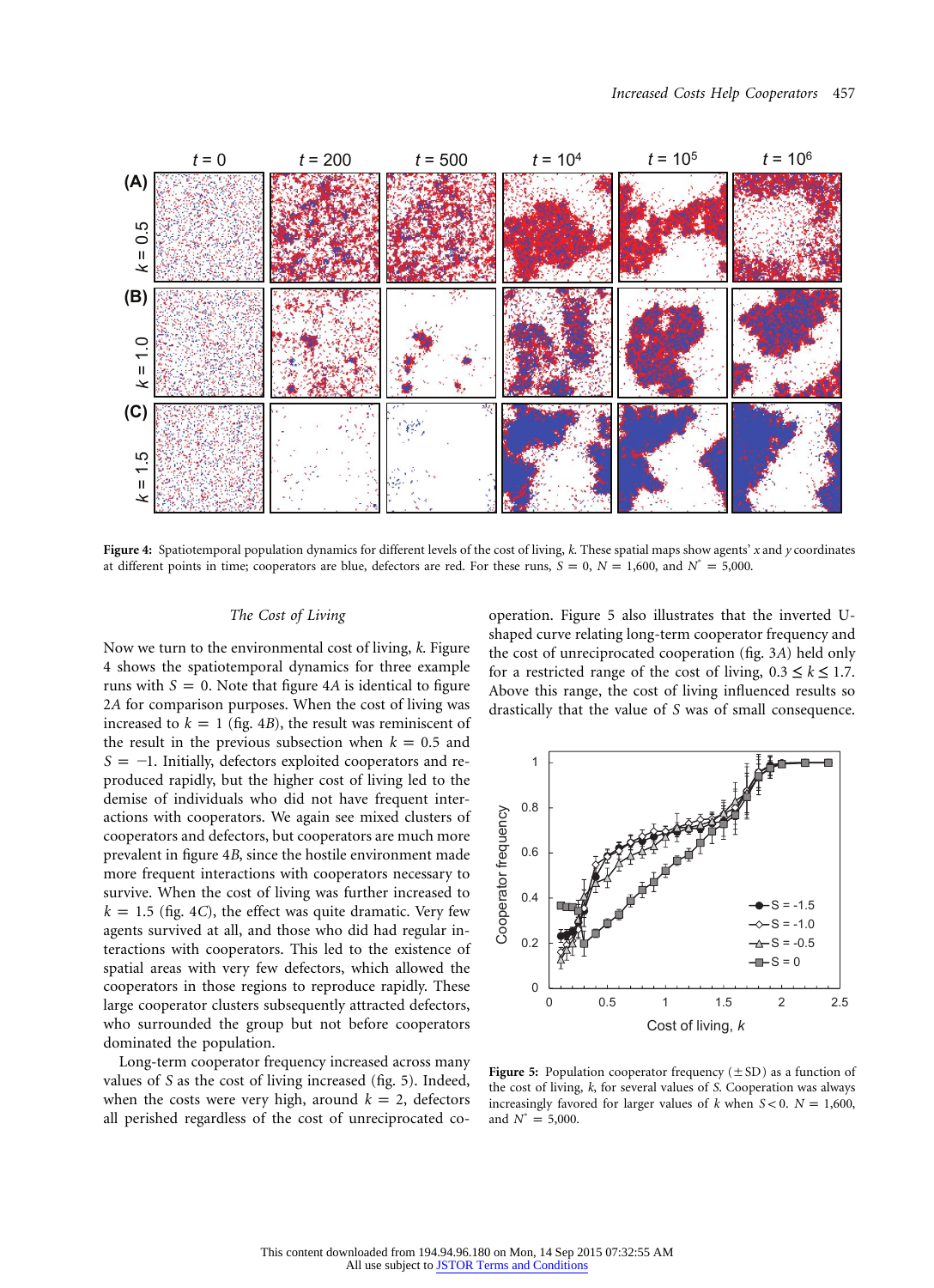

energy holdings. This is similar to the death mechanism used in Rendell et al. (2010), which generates more variance in agent life span than a maximum life span approach (cf. Epstein 1998). The introduction of random death somewhat inhibited the growth of cooperator clusters, primarily by allowing defectors to move into spaces vacated by dead cooperators. For very low and very high values of *S*, cooperation was not significantly influenced by random death, because in each of these cases, the sizes of cooperator clusters were already held in check by the other factors described above. For intermediate values of *S*, longterm cooperation decreased as a result of random death, but our results remained qualitatively robust: the frequency of cooperators was highest for intermediate costs of unreciprocated cooperation (fig. 6).

#### *Extinction*

**Figure 6:** Population cooperator frequency  $(\pm SD)$  as a function of *S* for several rates of random death, *d*. Random death decreased cooperator fitness for intermediate values of *S*, but the fixation frequency of cooperators was still highest for those intermediate values. Data are taken from  $t = 10^6$ , averaged across 30 runs.  $k = 0.5$ ,  $N = 1,600$ , and  $N^* = 5,000$ .

Below this range, the results held, except when *S* was very small (e.g.,  $S = 0$ ). In this case, the low cost of living and zero cost of unreciprocated cooperation made it so that cooperators never experienced a postboom decline as they did when costs were greater. Rather, because cooperators were not penalized for interacting with defectors, and because the cost of living required only occasional interactions with cooperators, the population stabilized rapidly. These results were robust to the introduction of random death, which is described below.

Our results also indicate that the proportions of cooperators and defectors in spatially contiguous clusters as well as the size of those clusters should be at least partly a function of environmental harshness, as seen in figures 2 and 4. The exact nature of this relationship is difficult to assess precisely due to the complexity and variability of the model, but it is an intriguing question for future research. For example, one could consider only cases in which space can be completely filled and analyze the ensuant spatial patterns using Fourier analysis or spatial information metrics (Feldman and Crutchfield 2003).

#### *Random Death*

We tested the robustness of our results against the entropic forces of random death. In addition to death by loss of resources, at each time step agents now had a nonzero probability of dying, *d*, regardless of the agent's current

Our model allows for variation in the size of the population, and our main result that long-term cooperation increases in harsh environments relies on a substantial decrease in population size followed by a recovery. Some situations, however, may be so harsh that a recovery is not possible. In these cases, spatially coherent groups of cooperators are unable to be sustained, and the population collapses. This can occur if the cost of living is too high, if the cost of unreciprocated cooperation is too severe, or if the initial frequency of cooperators is too low to generate sufficient spatial aggregation. These results are given in greater detail in the appendix. Further analyses, including demonstrations of robustness to population size, mutation, and movement strategy, as well as an extension to the Snowdrift game, are also presented in the appendix.

#### **Discussion**

#### *Summary of Results*

Under the conditions of the model—in which populations were spatially structured, individuals interacted and reproduced locally, and occasional interactions with cooperators were necessary for survival—we have demonstrated how short-term benefits to selfish individuals can lead to their own demise, while the initial exploitation of cooperators can pave the way for a dramatic recovery in which cooperation can even become the predominant strategy. These effects were enhanced when the costs of unreciprocated cooperation were increased; higher costs meant more severe losses for cooperators early on but paved the way for a more dramatic rebound. This phenomenon held up only to a point; if the cost of unreciprocated cooperation was too great, it restricted the growth of cooperative clusters. Globally applied energy costs had a more straight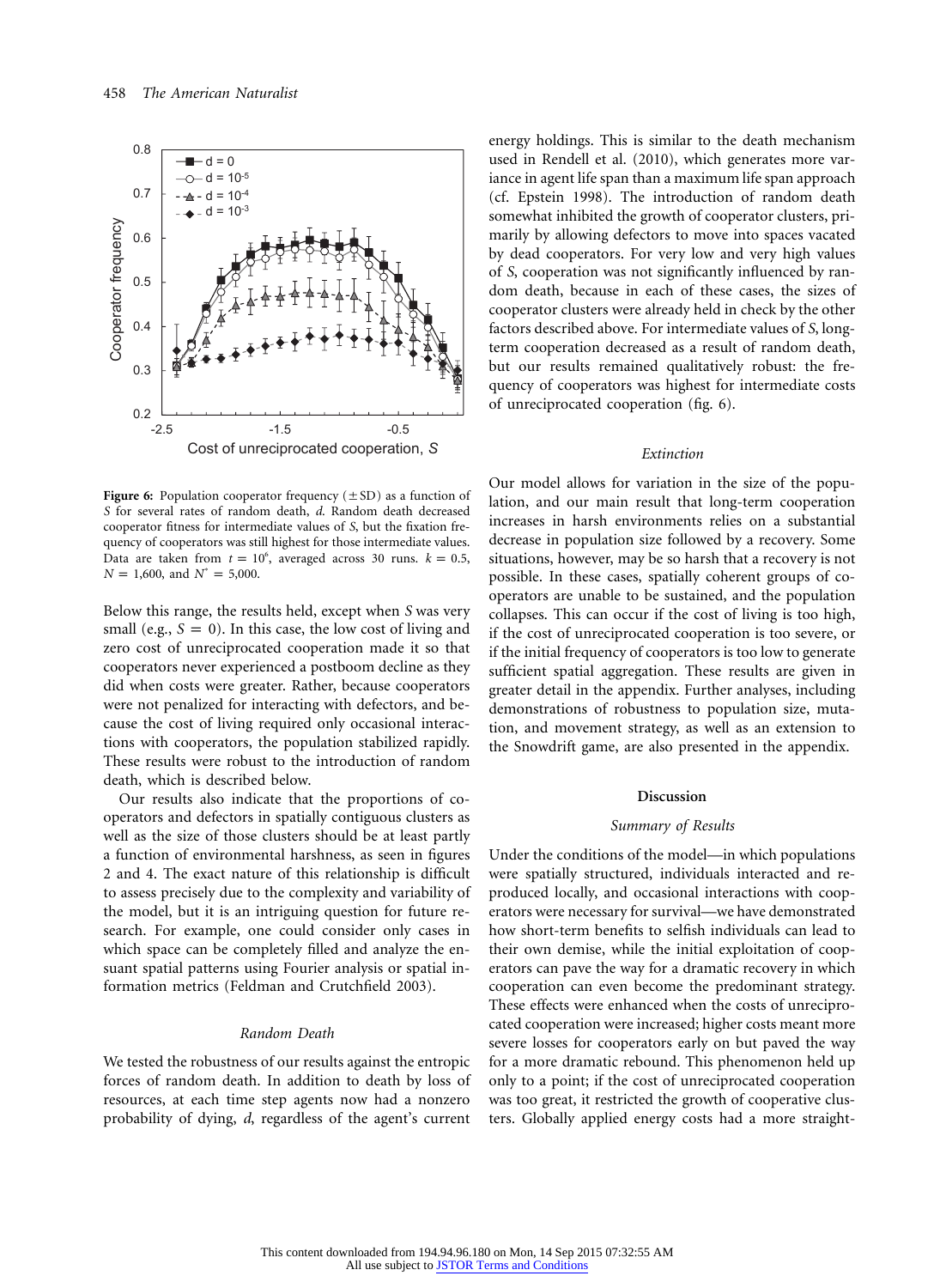forward effect. Unless the cost of living was simply too great for any individuals to survive, increased costs tended to help cooperators in the long run, as they hastened the death of individuals not interacting regularly with cooperators.

Negative values for both *S* and *P* can also maintain cooperation in spatial models without the need for an additional cost of living, as in Epstein (1998). However, while this can lead to either stable population levels or oscillatory cycles reminiscent of predator-prey dynamics, the short-term decrease in cooperator frequency followed by a stable long-term recovery has not been found without the implementation of a nonpayoff cost of living.

A similar result—initial decreases in cooperator numbers followed by dramatic recoveries—was obtained by Chadefaux and Helbing (2010) using a spatial population of fixed size on a fully occupied lattice, in which agents could accumulate resources without bound. Their result hinged on the ability of spatial clusters of cooperation to amass great wealth via mutual cooperation and then spread, because payoffs were calculated as a proportion of accumulated wealth. At some level, this model ceased to be a Prisoner's Dilemma, because mutual cooperation could obtain a higher payoff than defection against a cooperator. Their assumptions may be valid for some human systems, in which individuals can accumulate vast wealth, although it is not entirely clear how wealth-accumulating cooperators could spawn more such individuals without limit. Our model relies instead on the need for sustained physical proximity to cooperators. Cooperators spring back not by building up large stores of resources for bursts of unrestrained expansion but simply by surviving when the harshness of the environment takes the lives of noncooperators.

## *Important Assumptions*

*Structured Populations.* In a well-mixed population, cooperators cannot avoid exploitation by defectors, and the population will collapse once cooperators are extinct if the cost of living is nonzero. Real populations are rarely well mixed, however, and the importance of considering discrete, spatial populations is well established (Wade 1992; Durrett and Levin 1994). In our model, individuals are spatially located in discrete positions, move and reproduce locally, and interact with neighbors. Spatial assortment and limited dispersal promote cooperation by facilitating the positive assortment of cooperative individuals (Epstein 1998; Koella 2000; Fletcher and Doebeli 2009; Nowak et al. 2010), and sustained cooperation in our model relies on the formation and persistence of "demographic zones" of cooperation (Epstein 1998). The explicit representation of individuals who are born, live, move, and die means that spatial organization is not constant but evolves. Limited dispersal and the tendency to sustain interactions with neighbors leads to individuals frequently interacting with parents and other close relatives. Most importantly, emergent spatial patterns that sustain cooperation persist over time and across generations.

Individuals inherit the social environments of their parents, as well as the environmental changes brought about by their parents' generation, and this shapes with whom they are likely to interact. The importance of social inheritance was recognized long ago by Wallas (1921) and is a natural extension of the recent focus on environmental (or ecological) inheritance found in the literature on niche construction (Odling-Smee et al. 2003; Goodnight et al. 2008). In humans, changes to physical and institutional infrastructure persist and influence not only our day-today behavior but also what is learned and enculturated through development. These structural factors influence the behaviors and social norms of the individuals involved, and those patterns also persist across generations, shaping the selective forces for both genetic and cultural evolution. Our model captures only a very simple version of this phenomenon but supports the position that spatial agentbased models with variable-size populations represent an important tool for studying phenomena related to social inheritance.

That the persistence of socio-spatial structure facilitates the long-term promotion of cooperation may also be considered in light of empirical studies indicating that inherited socio-spatial structure selects against aggressive individuals who overexploit their neighbors (Goodnight and Stevens 1997). For example, individual crop plants selected for high yield perform poorly when planted together, as they overcompete for resources (Griffing 1977). Similar results have been found when selecting hens for egg production: the individuals who produce the highest yield in diverse groups perform poorly when housed together (Muir 1996). The general principle involved here is well known: although exploitative individuals fare well among cooperators, they perform poorly when concentrated among themselves (Wilson and Wilson 2007).

*Strong Selection on Cooperation.* Many evolutionary models of cooperation assume that only weak selection pressures operate on the outcomes of (potentially) cooperative interactions. Two standard assumptions of weak selection, that the population size is large and stable and that differences in fitness among different behavioral phenotypes are small (Wild and Traulsen 2007), do not hold in the scenario considered here, in which population size can vary and fitness is highly dependent on cooperative interactions. Weak selection also implies frequency independence over a wide range of conditions (Ross-Gillespie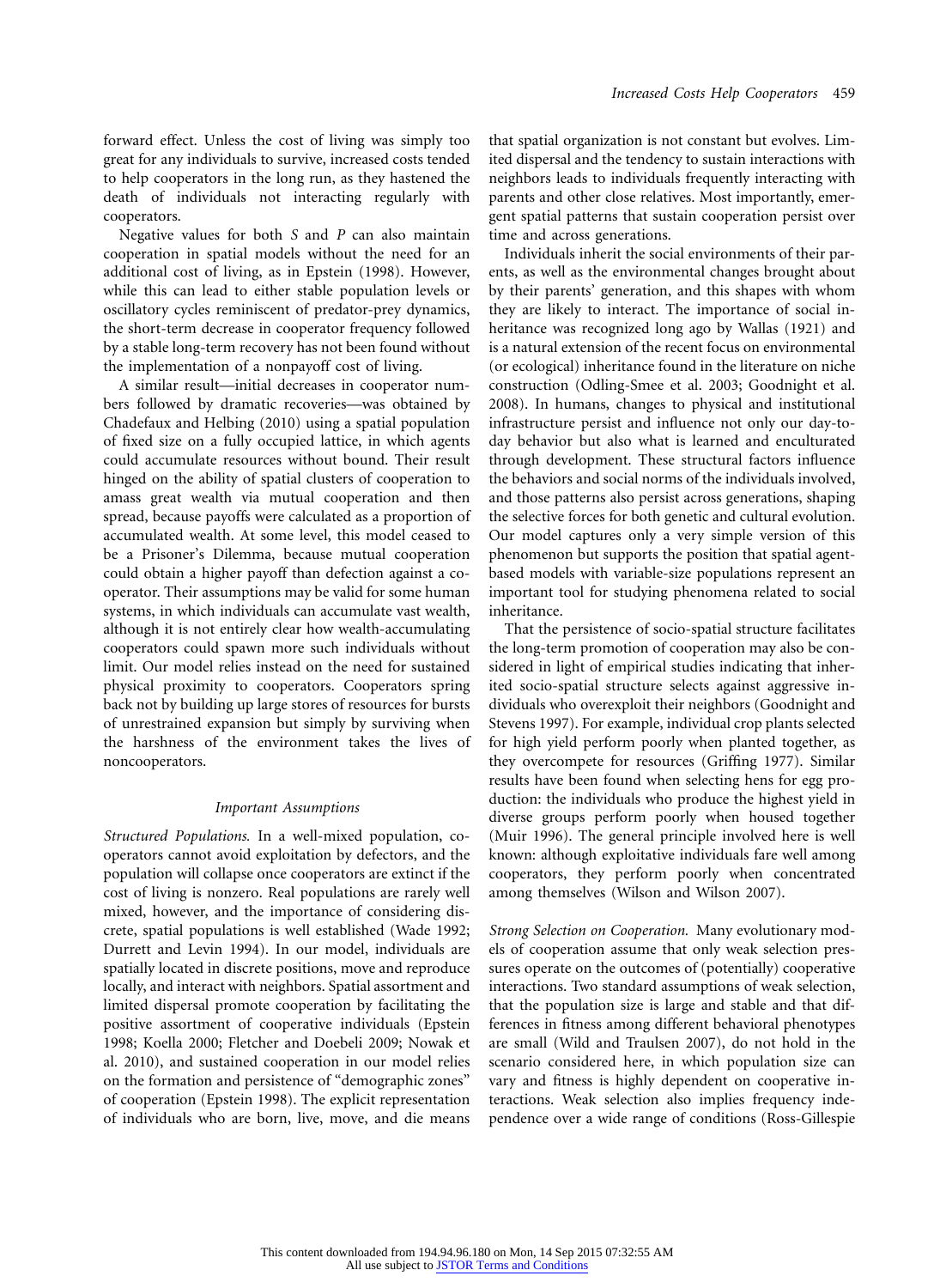et al. 2007), an implication that runs counter to a fundamental assumption of our model. Boyd (1982) has shown that weak selection models can also hide influences in fecundity from local differences in population density and the spatial organization of behavioral phenotypes. More generally, the assumption of weak selection ignores phenotypic effects that lead to organismal death and thereby omits a key criterion for the evolution of complex organizational structures (Wimsatt and Schank 2004). While weak selection may be a valid assumption for some evolutionary systems, we stress the importance of investigating models that assume strong selection on cooperation.

In our model, an implication of the strong selection assumption was that population size was variable. If the population size is fixed, then evolution only occurs by changes in strategy frequencies and excludes any potential influences of explicit group sizes. In such cases, individuals with higher payoffs are favored to reproduce, and lower *S*, for example, always translates to lower fitness for cooperators. In contrast, the decoupling of birth and death allows population size to vary, which here provided cooperators with the opportunity to recover their numbers following an initial decline.

*Fixed Behavioral Phenotypes.* Our model assumes that individuals have genetically fixed behavioral phenotypes and therefore cannot account for individual changes in behavior in response to opponent behavior, as in models of reciprocity (Trivers 1971; Axelrod and Hamilton 1981), or as a result of rapid changes in the environment. A recent model has suggested that, in cases of rapid change in environmental harshness, individuals may adaptively respond to the increased uncertainty about future resource availability by increasing cooperation (Andras et al. 2007). Our model nevertheless indicates a mechanism for how long-term cooperation could flourish more in harsher environments even when unreciprocated cooperation is more costly. Importantly, our results do not require any sophisticated abilities to detect resource availability or to act contingently in response to social behaviors. Although the behavioral repertoire of individuals in our model was highly constrained, we included many general properties of biological organisms that are often absent from other models, including explicit death and reproduction, mobility, and resource accumulation, all of which were influenced by numerous events throughout the life span. By incorporating more elements of ecology and life history in agent-based PD game models, the scope of possible explanations and conditions for the evolution of cooperation is broadened.

#### *Interpretations*

*Interdependence, Environmental Harshness, and Cooperative Breeding.* Kropotkin (1902) proposed more than a century ago that harsh environments should select for cooperation. Our model corroborates that evolutionary pressures may select for an increase in cooperation when the cost of living increases.

In nature, there are several instances in which organisms provide aid in circumstances that would otherwise lead to mutual demise, such as food sharing (e.g., Wilkinson 1984; Jaeggi and van Schaik 2011). Another example is the prevalence of cooperative breeding among social species, wherein individuals contribute to the rearing of offspring other than their own. Although cooperative breeding often occurs among related individuals, it has become apparent in recent years that kin selection alone is not generally sufficient to explain cooperative breeding and that much of the benefit is instead derived from direct reciprocity (Bergmüller et al. 2007). While this relationship does not necessarily imply the kind of interdependence at work in our model, recent evidence suggests that interdependence may have driven cooperative breeding behavior in the case of human evolution. A large body of research indicates that humans have historically raised their young collectively rather than in biparental care (Hrdy 1999, 2009; Mace 2000; Sear and Mace 2008; Hill and Hurtado 2009; Walker et al. 2011), and it has been proposed that the adoption of cooperative breeding strategies played a large role in the evolution of human cognition (Burkhart et al. 2009). A possible reason for this adoption was the interdependence necessitated by living in large communities, coupled with the nutritional requirements for developing young (a cost of living). Indeed, Hill and Hurtado (2009) studied two South American hunter-gatherer societies and found that not only were cooperative breeding practices prevalent but also husband-and-wife pairs were physically incapable of procuring enough food for their offspring and themselves without help from other individuals, who included nonrelatives. Our model shows how, in such a case, cooperative strategies could be strongly selected for. There are, of course, many complex factors involved in the evolution of human cooperative breeding, including mating practices and family structures, which our model admittedly does not capture. We are currently working on developing mathematical and computational models to examine the role of cooperative breeding, mate choice, and family structure in human evolution (e.g., Smaldino et al. 2011). The model presented here, however, provides strong evidence that interdependence will favor reciprocity as long as socio-spatial structure emerges and can be at least loosely maintained.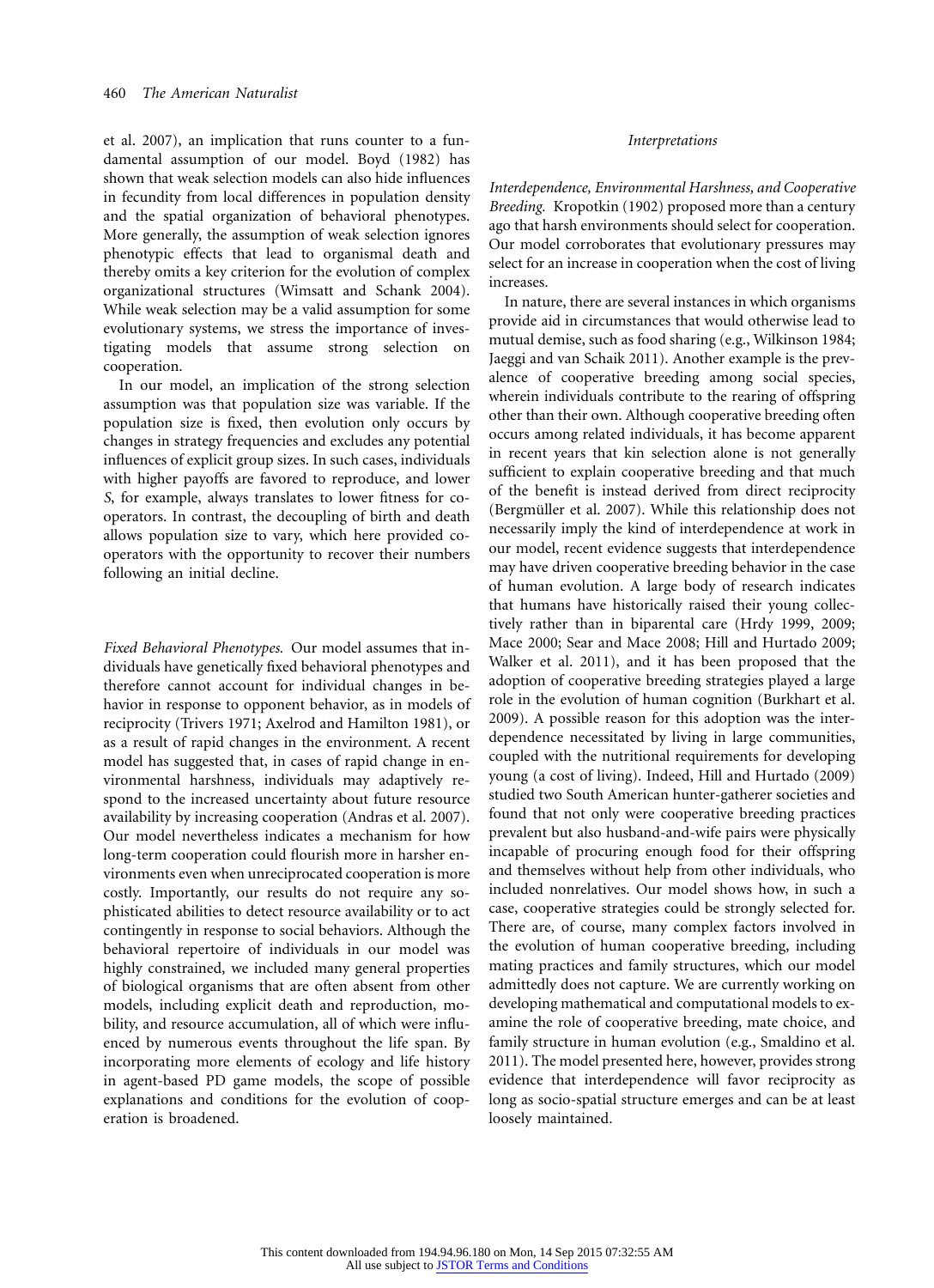*Competing Goals for Socio-spatial Organization.* The introduction of random death compromised the integrity of the emergent cooperative clusters by allowing defectors to infiltrate gaps left by dead cooperators. Although the qualitative character of our results—that long-term cooperation could increase even as the costs of cooperation als⇔ Barta, Z., J. M. McNamara, D. B. Huszár, and M. Taborsky. 2011. increased—held even for relatively high rates of random death, overall long-term cooperation decreased as more individual deaths increased the spatial disorganization. If however, cooperators had been able to move quickly outward to fill those gaps along the cluster peripheries, defectors would have been unable to effectively capitalize or  $\rightarrow$  Bijma, P., and D. K. Aanen. 2010. Assortment, Hamilton's rule and the spatial disorder produced by random death. This suggests that, at the group level, there may be increased selection for compensatory mechanisms against entropic Boyd, R. 1982. Density-dependent mortality and the evolution of forces that compromise the socio-spatial clustering of cooperative individuals. Cooperators might plausibly engage reciprocal altruism? Ethology and Sociobiology 9:211–222.<br>in active boundary defense, move inward to maintain tight and B and B J Bisharan, 1992. Bunishment allows the aggregations, or even collude to retaliate against defectors as a form of selective punishment, in which case we should also expect defectors to curb the growth of cooperators  $\rightarrow$ and exist at the socio-spatial peripheries. An interesting direction for further research will be the investigation of coevolutionary competition between cooperators' need to Burkhart, J. M., S. B. Hrdy, and C. P. van Schaik. 2009. Cooperative increase socio-spatial organization and defectors' need to decrease it.

## **Concluding Remarks**

When the cost of living requires cooperation, increased costs to cooperators can, perhaps counterintuitively, increase the long-term prevalence of cooperative strategies  $\rightarrow$  de Aguiar, M. A. M., E. M. Rauch, and Y. Bar-Yam. 2004. Invasion A consequence, however, is a dramatic shrink in the population size during the period before the cooperative reuations that increase the struggle for existence.

### **Acknowledgments**

We thank R. Bshary, S. E. Celis, J. M. Epstein, E. K. Newton, and P. J. Richerson for helpful comments on previous drafts of this manuscript. P.E.S. and J.C.S. were partly  $\rightarrow$  Fletcher, J. A., and M. Doebeli. 2009. A simple and general explafunded by National Institutes of Health grant 1R21HD061716–01A1.

#### **Literature Cited**

- Aktipis, C. A. 2004. Know when to walk away: contingent movement and the evolution of cooperation. Journal of Theoretical Biology 231:249–260.
- Andras, P., J. Lazarus, and G. Roberts. 2007. Environmental adversity

and uncertainty favour cooperation. BMC Evolutionary Biology 7:240–247.

- Axelrod, R. 1997. The complexity of cooperation. Princeton University Press, Princeton, NJ.
- Axelrod, R., and W. D. Hamilton. 1981. The evolution of cooperation. Science 211:1390–1396.
- Cooperation among non-relatives evolves by state-dependent generalized reciprocity. Proceedings of the Royal Society B: Biological Sciences 278:843–848.
- Bergmüller, R., R. A. Johnstone, A. F. Russell, and R. Bshary. 2007. Integrating cooperative breeding into theoretical concepts of cooperation. Behavioral Processes 76:61–72.
- multilevel selection. Proceedings of the Royal Society B: Biological Sciences 277:673–675.
- social interactions. Animal Behavior 30:972–982.
- -. 1988. Is the repeated prisoner's dilemma a good model of
- Boyd, R., and P. J. Richerson. 1992. Punishment allows the evolution of cooperation (or anything else) in sizable groups. Ethology and Sociobiology 13:171–195.
- -. 2009. Culture and the evolution of human cooperation. Philosophical Transactions of the Royal Society B: Biological Sciences 364:3281–3288.
- breeding and human cognitive evolution. Evolutionary Anthropology 18:175–186.
- Callaway, R. M., R. W. Brooker, P. Choler, Z. Kikvidze, C. J. Lortie, R. Michalet, L. Paolini, et al. 2002. Positive interactions among alpine plants increase with stress. Nature 417:844–847.
- Chadefaux, T., and D. Helbing. 2010. How wealth accumulation can promote cooperation. PLoS ONE 5:e13471.
	- Connor, R. C. 1986. Pseudo-reciprocity: investing in mutualism. Animal Behavior 34:1562–1566.
	- and extinction in the mean field approximation for a spatial hostpathogen model. Journal of Statistical Physics 114:1417–1451.
- covery. This should give us pause before we celebrate sit  $\rightarrow$  Doebeli, M., and C. Hauert. 2005. Models of cooperation based on the Prisoner's Dilemma and the Snowdrift game. Ecology Letters 8:748–766.
	- Durrett, R., and S. Levin. 1994. The importance of being discrete (and spatial). Theoretical Population Biology 46:363–394.
	- Epstein, J. M. 1998. Zones of cooperation in demographic prisoner's dilemma. Complexity 4:36–48.
	- Feldman, D. P., and J. P. Crutchfield. 2003. Structural information in two-dimensional patterns: entropy convergence and excess entropy. Physical Review E 67:051104.
	- nation for the evolution of altruism. Proceedings of the Royal Society B: Biological Sciences 276:13–19.
	- Frank, S. A. 1998. Foundations of social evolution. Princeton University Press, Princeton, NJ.
	- Goodnight, C., E. Rauch, H. Sayama, M. A. M. de Aguiar, M. Baranger, and Y. Bar-Yam. 2008. Evolution in spatial predator-prey models and the "prudent predator": the inadequacy of steady-state organism fitness and the concept of individual and group selection. Complexity 13:23–44.
	- Goodnight, C. J., and L. Stevens. 1997. Experimental studies of group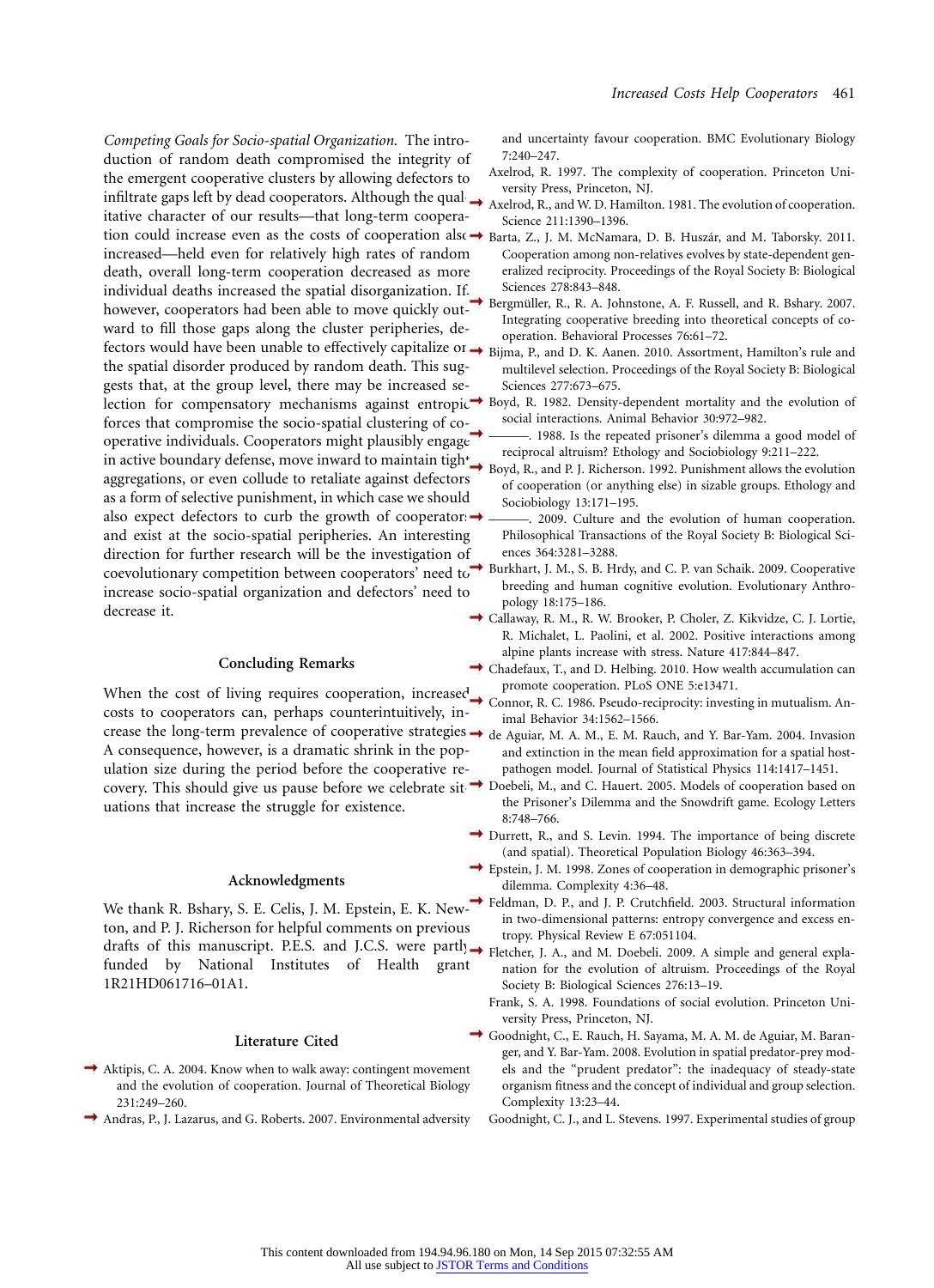selection: what do they tell us about group selection in nature? American Naturalist 150(suppl.):S59–S79.

- Griffing, B. 1977. Selection for populations of interacting phenotypes.  $\rightarrow$ Pages 413–434 *in* E. Pollak, O. Kempthorne, and T. B. Bailey, eds. Proceedings of the International Congress on Quantitative Ge $\rightarrow$ netics. Iowa State University Press, Ames.
- Guzmán, R. A., C. Rodríguez-Sickert, and R. Rowthorn. 2007. When in Rome, do as the Romans do: the coevolution of altruistic pun-Maynard Smith, J. 1964. Group selection and kin selection. Nature ishment, conformist learning, and cooperation. Evolution and Human Behavior 28:112–117.
- $\rightarrow$  Hamilton, W. D. 1963. The evolution of altruistic behavior. American Naturalist 97:354–356.
	- Harman, O. 2010. The price of altruism: George Price and the search Meloni, S., A. Buscarino, L. Fortuna, M. Frasca, J. Gómez-Gardeñes, for the origins of kindness. Norton, New York.
- $\bigstar$  Hauert, C., and G. Szabó. 2005. Game theory and physics. American Journal of Physics 73:405–414.
- Hauert, C., A. Traulsen, H. Brandt, M. A. Nowak, and K. Sigmund. 2007. Via freedom to coercion: the emergence of costly punishment. Science 316:1905–1907.
- Helbing, D., and W. Yu. 2009. The outbreak of cooperation among success-driven individuals under noisy conditions. Proceedings of the National Academy of Sciences of the USA 106:3680–3685.
- Henrich, J., and R. Boyd. 2001. Why people punish defectors: weak conformist transmission can stabilize costly enforcement of norms in cooperative dilemmas. Journal of Theoretical Biology 208:79– 89.
- $\rightarrow$  Hill, K., and A. M. Hurtado. 2009. Cooperative breeding in South American hunter-gatherers. Proceedings of the Royal Society B. Biological Sciences 276:3863–3870.
- Houston, A. I. 1993. Mobility limits cooperation. Trends in Ecology and Evolution 8:194–196.
	- Hrdy, S. B. 1999. Mother nature: a history of mothers, infants and natural selection. Pantheon, New York.
	- -. 2009. Mothers and others: the evolutionary origins of mutual understanding. Harvard University Press, Cambridge, MA.
- Iwasa, Y., M. Nakamaru, and S. A. Levin. 1998. Allelopathy of bacteria in a lattice population: competition between colicin-sensitive and colicin-producing strains. Evolutionary Ecology 12:785–802.
- Jaeggi, A. V., and C. P. van Schaik. 2011. The evolution of food sharing in primates. Behavioral Ecology and Sociobiology 65:2125– 2140.
- tionary response of egoists. Proceedings of the Royal Society B: Biological Sciences 267:1979–1985.
- of predation favors cooperation among breeding prey. Communicative and Integrative Biology 3:243–244.
- ◆ Krams, I., T. Krama, K. Igaune, and R. Mänd. 2008. Experimental evidence of reciprocal altruism in the pied flycatcher. Behavioral Ecology and Sociobiology 62:599–605.
- Kropotkin, P. 1902. Mutual aid. Heinemann, London.
- Lehmann, L., and L. Keller. 2006. The evolution of cooperation and altruism: a general framework and a classification of models. Journal of Evolutionary Biology 19:1365–1376.
- Leimar, O., and P. Hammerstein. 2001. Evolution of cooperation through indirect reciprocity. Proceedings of the Royal Society B: Biological Sciences 268:745–753.
- spatial games. Physica D 75:292–309.
- Luke, S., C. Cioffi-Revilla, L. Panait, K. Sullivan, and G. Balan. 2005.

MASON: a multiagent simulation environment. Simulation 81: 517–527.

- Mace, R. 2000. Evolution ecology of human life history. Animal Behavior 59:1–10.
- Matsuda, H., N. Ogita, A. Sasaki, and K. Sato. 1992. Statistical mechanics of population. Progress of Theoretical Physics 88:1035– 1049.
- 201:1145–1147.
- McNamara, J. M., Z. Barta, L. Fromhage, and A. I. Houston. 2008. The coevolution of choosiness and cooperation. Nature 451:189– 192.
- V. Latora, and Y. Moreno. 2009. Effects of mobility in a population of prisoner's dilemma players. Physical Review E 79:067101.
- Mesterton-Gibbons, M., and L. A. Dugatkin. 1997. Cooperation and the prisoner's dilemma: towards testable models of mutualism versus reciprocity. Animal Behavior 54:551–557.
- Muir, W. M. 1996. Group selection for adaptation to multiple-hen cages: selection program and direct responses. Poultry Science 75: 447–458.
- Nowak, M. A. 2006. Evolutionary dynamics: exploring the equations of life. Harvard University Press, Cambridge, MA.
- Nowak, M. A., and R. M. May. 1992. Evolutionary games and spatial chaos. Nature 359:826–829.
- Nowak, M. A., and K. Sigmund. 2005. Evolution of indirect reciprocity. Nature 437:1291–1298.
- Nowak, M. A., C. E. Tarnita, and T. Antal. 2010. Evolutionary dynamics in structured populations. Philosophical Transactions of the Royal Society B: Biological Sciences 365:19–30.
- Odling-Smee, F. J., K. N. Laland, and M. W. Feldman. 2003. Niche construction: the neglected process in evolution. Princeton University Press, Princeton, NJ.
- Ohtsuki, H., C. Hauert, E. Lieberman, and M. A. Nowak. 2006. A simple rule for the evolution of cooperation on graphs and social networks. Nature 441:502–505.
- Pepper, J. W. 2007. Simple models of assortment through environmental feedback. Artificial Life 13:1–9.
- Perc, M., and A. Szolnoki. 2010. Coevolutionary games: a mini review. Biosystems 99:109–125.
- Koella, J. C. 2000. The spatial spread of altruism versus the evolu-Rendell, L., R. Boyd, D. Cownden, M. Enquist, K. Eriksson, M. W. Feldman, L. Fogarty, et al. 2010. Why copy others? insights from the social learning strategies tournament. Science 328:208–213.
- Krams, I., T. Krama, A. Berzins, and M. J. Rantala. 2010. The risk Requejo, R. J., and J. Camacho. 2011. Evolution of cooperation mediated by limiting resources: connecting resource based models and evolutionary game theory. Journal of Theoretical Biology 272: 35–41.
	- Roberts, G. 2005. Cooperation through interdependence. Animal Behavior 70:901–908.
	- Ross-Gillespie, A., A. Gardner, S. A. West, and A. S. Griffin. 2007. Frequency dependence and cooperation: theory and a test with bacteria. American Naturalist 170:331–342.
	- Santos, F. C., J. M. Pacheco, and T. Lenaerts. 2006. Evolutionary dynamics of social dilemmas in structured heterogeneous populations. Proceedings of the National Academy of Sciences of the USA 103:3490–3494.
- Lindgren, K., and M. G. Nordahl. 1994. Evolutionary dynamics o. Sear, R., and R. Mace. 2008. Who keeps children alive? a review of the effects of kin on child survival. Evolution and Human Behavior 29:1–18.